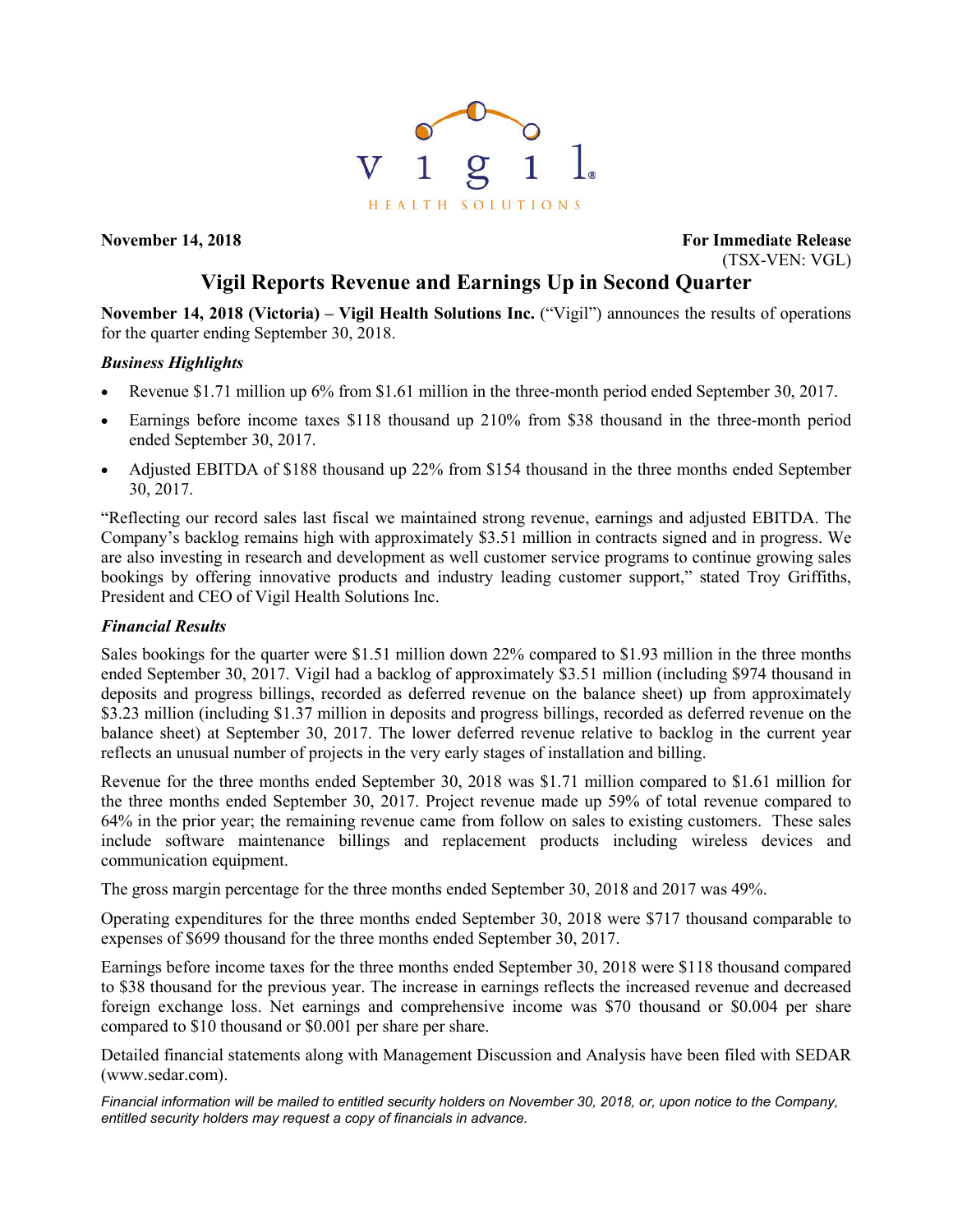#### *Summary Financial Information*

|                                     | Three months ended |           |                                                         | Six months ended |           |  |
|-------------------------------------|--------------------|-----------|---------------------------------------------------------|------------------|-----------|--|
|                                     |                    |           | September 30, September 30, September 30, September 30, |                  |           |  |
|                                     |                    | 2018      | 2017                                                    | 2018             | 2017      |  |
|                                     |                    |           |                                                         |                  |           |  |
| Revenue                             | \$                 | 1,710,803 | 1,612,309                                               | 3,354,384        | 3,104,969 |  |
| Cost of sales                       |                    | 868,174   | 830,148                                                 | 1,597,877        | 1,505,079 |  |
|                                     |                    | 842,629   | 782,161                                                 | 1,756,507        | 1,599,890 |  |
| Expenses                            |                    | 717,427   | 698,862                                                 | 1,456,964        | 1,402,095 |  |
| Earnings before the following items |                    | 125,202   | 83,299                                                  | 299.543          | 197.795   |  |
| Other income (expense)              |                    | (7, 304)  | (45,252)                                                | 12,827           | (79,074)  |  |
| Earnings before income taxes        |                    | 117,898   | 38,047                                                  | 312,370          | 118,721   |  |
| Income taxes                        |                    | (47, 776) | (27, 974)                                               | (112,000)        | (60, 642) |  |
| Net earnings and comprehensive      |                    |           |                                                         |                  |           |  |
| earnings for the period             | \$                 | 70,122    | 10,073                                                  | 200,370          | 58,079    |  |

#### *Non-IFRS Measure*

For the three months ended September 30, 2018, we are disclosing Adjusted EBITDA, a non-IFRS financial measure, as a supplementary indicator of operating performance. We define Adjusted EBITDA as net income before, interest, income taxes, amortization, stock based compensation and currency gains or losses including derivative foreign exchange differences. We are presenting the non-IFRS financial measure in our filings because we use it internally to make strategic decisions, forecast future results and to evaluate our performance and because we believe that our current and potential investors and analysts use the measure to assess current and future operating results and to make investment decisions. It is a non-IFRS measure, may not be comparable to other companies and it is not intended as a substitute for IFRS measures.

### *Adjusted EBITDA reconciliation*

|                                    |                                                         | Six months ended<br>Three months ended |           |           |         |  |
|------------------------------------|---------------------------------------------------------|----------------------------------------|-----------|-----------|---------|--|
|                                    | September 30, September 30, September 30, September 30, |                                        |           |           |         |  |
|                                    |                                                         | 2018                                   | 2017      | 2018      | 2017    |  |
| Income for the period              | \$                                                      | 70.122                                 | 10.073    | 200.370   | 58.079  |  |
| Add / (deduct)                     |                                                         |                                        |           |           |         |  |
| Foreign exchange                   |                                                         | 18.454                                 | (44, 528) | 4.460     | 82,873  |  |
| Change in fair value of derivative |                                                         | (4,270)                                | 2.541     | (4, 100)  | (494)   |  |
| Interest                           |                                                         | (6,880)                                | (1,817)   | (13, 187) | (3,507) |  |
| Tax                                |                                                         | 47.776                                 | 27.974    | 112.000   | 60.642  |  |
| Stock based compensation           |                                                         | 52,799                                 | 61,145    | 90.165    | 83,847  |  |
| Amortization                       |                                                         | 10,334                                 | 9.313     | 20.658    | 18,806  |  |
|                                    |                                                         | 118.213                                | 143.684   | 209.666   | 242.167 |  |
| <b>Adjusted EBITDA</b>             | \$                                                      | 188,335                                | 153,757   | 410.366   | 300,246 |  |

#### *About Vigil Health Solutions Inc.*

Vigil offers a technology platform combining software and hardware to provide comprehensive solutions to the expanding seniors' housing market. Vigil has established a growing presence in North America and an international reputation for being on the leading edge of systems design and integration. Vigil's objective is to offer solutions for the full continuum of care. Vigil's product range includes the innovative wireless Vitality Care System™ featuring discreet 'mini pendants', a nurse call system, mobile fall, incontinence monitoring, resident check in and the award-winning Vigil Memory Care System.